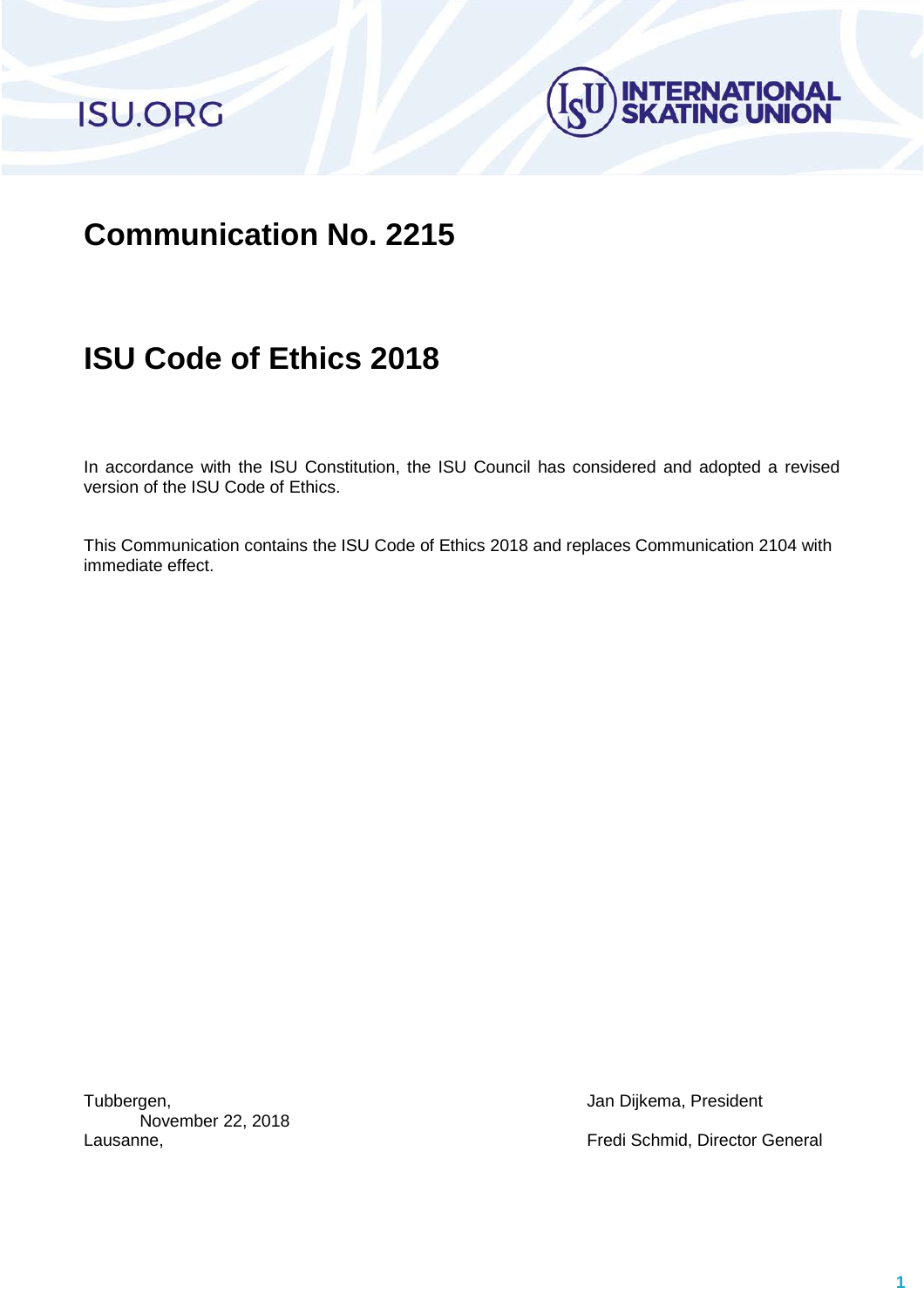## **INTERNATIONAL SKATING UNION (ISU)**

## **CODE OF ETHICS - 2018**

## **ARTICLE 1 Purpose**

The purpose of the ISU Code of Ethics is to establish clear conduct and integrity standards for all persons involved in the activities of the ISU, to prohibit conduct that might undermine public and internal confidence in the integrity of the ISU and the sports under its jurisdiction (the ISU sports) and to provide safeguards for protecting all participants in ISU Events, exhibitions and other ISU activities, in particular but not limited to Skaters, from any form of harassment and abuse.

## **ARTICLE 2 Scope of Application**

## 2.1 Personal Scope of Application

Subject to this Code of Ethics are all persons who involve themselves with the ISU in any capacity, claiming or seeking standing as current or prospective participants in any ISU Event or activity, in particular but not limited to all ISU Office Holders, ISU Officials, ISU Members (and their members when participating in an ISU Event or activity), ISU employees and consultants, Organizing Committees for ISU Events and their Officials and volunteers, Skaters, Coaches, doctors, team leaders, and other members of their entourage as well as any other persons who engage in any conduct or activity in relation to the ISU.

- 2.2 Material Scope of Application
- a) This Code of Ethics applies broadly whenever an ISU interest is involved. It also applies while persons subject to it are attending but not participating in an ISU Event or activity and with respect to conduct or statements unrelated to an ISU Event or ISU activity if such statements or conduct are detrimental to the interests or reputation of the ISU or to the reputation and welfare of the ISU sports.
- b) The ISU Code of Ethics does not apply to national, internal ISU Member matters which do not occur on site during the period of an ISU Event or activity, i.e. during the period from the arrival at the respective location until departure.
- c) The ISU Code of Ethics does not apply to third-party organizers. The ethical requirements applicable to third-party organizers are set out in the ISU Statutes, in particular the ISU Communication governing Open International Competitions (currently ISU Communication No. 2171) and any update thereof.
- d) ISU Members organizing events on the International Calendar shall be bound by and strictly observe the Declaration of Ethics provided in the Annex to this Code of Ethics.
- e) ISU Members and third-party organizers are encouraged to adopt this Code for their internal activities.

## **ARTICLE 3 General Standards of Conduct**

Persons subject to this Code of Ethics shall:

- exemplify, by their conduct and by their written and oral communications, the highest standards of honesty, respect, fairness, fair play, ethical behavior, and sporting attitude and shall not act in any manner which might damage the reputation of the ISU or the ISU sports;
- inspire internal and public confidence in the fairness, honesty and integrity of the ISU, the ISU sports and all who act under the auspices of the ISU sports.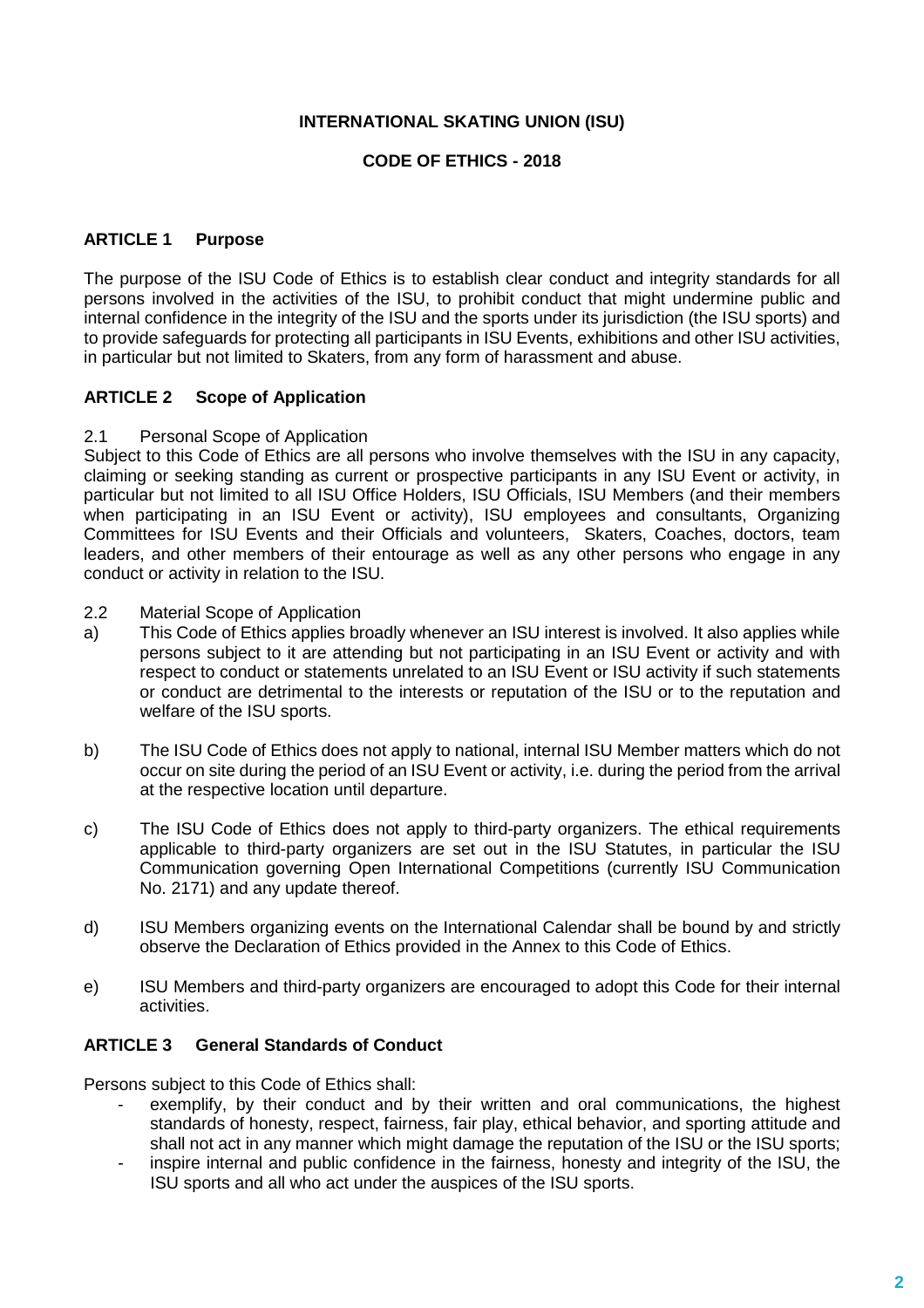The same ethical restrictions that apply to any form of statement also apply to the use of social media, especially, but not limited to, by ISU Officials.

In particular, ISU Officials shall neither post on social media any specific comments about other Officials, Skaters, Coaches, ISU Members or their representatives, volunteers or any related personnel, including employees of the ISU, nor post comments about Officials' assignments, decisions made by the ISU, or the evaluation or results of an ISU Event.

## **ARTICLE 4 Discrimination**

Persons subiect to this Code of Ethics shall not discriminate in any kind against anyone on the basis of reasons such as race, color, sex, language, religion, political or other opinion, national or social origin, property, birth or other status, or athletic ability.

## **ARTICLE 5 Harassment and Abuse**

5.1 Persons subject to this Code of Ethics shall refrain from all forms of harassment and abuse, be it sexual, physical or psychological, whether occurring in isolation or in combination or whether consisting of a one-off incident or a series of incidents, whether done in person or online, (including but not limited to social media) and in particular from any abuse of authority, i.e. the improper use of a position of influence, power or authority over another person. Abuse can also take the form of neglect.

5.2 For purposes of this provision:

- "Sexual harassment" means unwanted and unwelcome physical, verbal or non-verbal conduct of a sexual nature**.** Sexual harassment can take the form of sexual abuse.
- "Sexual abuse" means any conduct of a sexual nature, whether non-contact, contact or penetrative, where consent is manipulated or is not or cannot be given, where consent is coerced, manipulated, obtained based on a relationship of dependency or cannot be given with any legal validity.
- "Physical abuse" means any deliberate and unwelcome act, for example, punching, beating, kicking, biting, or burning. Such act can also consist of forced or inappropriate physical activity (e.g. age- or physique-inappropriate training loads when injured or in pain), forced alcohol consumption, or forced doping practices.
- "Psychological abuse" means any unwelcome act including confinement, isolation, verbal assault, humiliation, intimidation, infantilization, or any other treatment which may diminish the sense of identity, dignity and self-worth.
- "Neglect" means the failure of a Coach or another person with a duty of care towards an athlete to provide a minimum level of care, thereby causing harm, allowing harm to be caused or creating an immediate danger of harm.

## **ARTICLE 6 Reporting and Procedures for Addressing Incidents of Harassment and Abuse**

6.1 Anyone affected by or who has observed an alleged incident of harassment or abuse during the period of an ISU Event or any other ISU activity may either file a Statement of Complaint against the Alleged Offender in accordance with the ISU Disciplinary Rules of Procedure (currently ISU Communication No. 2001) or report the incident in writing or verbally to one of the following persons:

- The ISU Representative for the ISU Event;
- The ISU Event Coordinator;
- The Chair of the ISU Medical Commission;
- The designated ISU Ombudsperson for Harassment and Abuse, currently Ms. Christine Cardis, ISU Anti-Doping Manager [\(ombudsperson@isu.ch\)](mailto:ombudsperson@isu.ch), who will also provide guidance to any individual regarding whether and how to report to the ISU observed or suspected harassment or abuse, in particular of an athlete;
- If a Skater is involved in the incident: any ISU Athletes Commission member.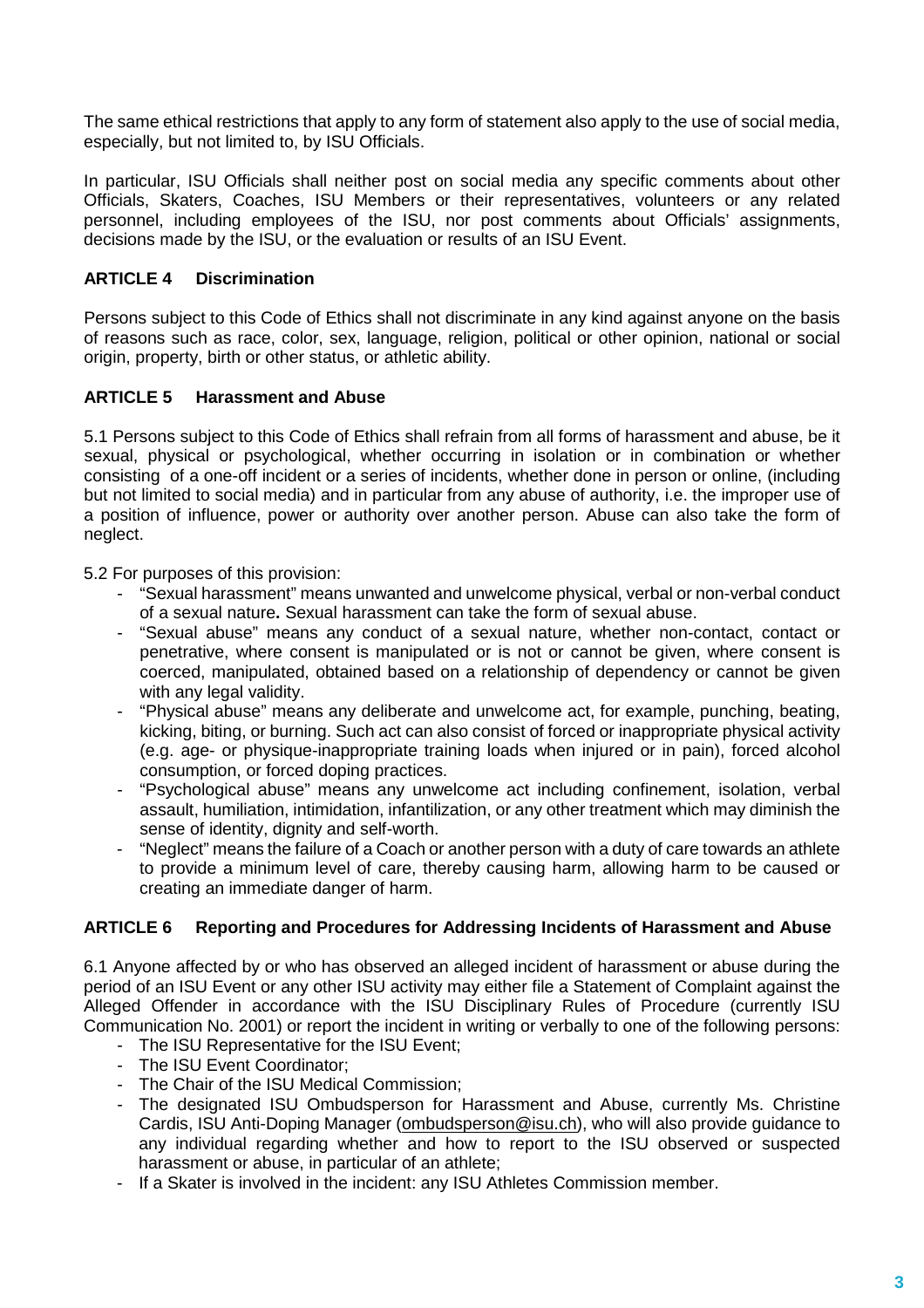6.2. All reports of harassment and abuse of a Skater through any of the above reporting channels shall be referred to the ISU Ombudsperson for Harassment and Abuse.

The ISU Ombudsperson for Harassment and Abuse shall ensure that such reports are documented to the extent possible. The documentation shall include the name, function, address, contact information, and signature of the reporting person, information pertaining to the basis for the report, including any facts and evidence (e.g. video recording, photos, other documentary or electronic evidence, and names of other persons who witnessed the alleged incident).

Based on the facts and evidence in the report, the ISU Ombudsperson for Harassment and Abuse will, if appropriate, after consultation with the Chair of the ISU Medical Commission and/or the ISU Legal Advisors, determine whether any follow-up action is warranted and recommend to the reporting person whether the matter should be submitted to the ISU Disciplinary Commission and/or notified to local authorities, as appropriate and required by local law.

In case the reporting person decides not to submit the matter to the ISU Disciplinary Commission and/or to notify it to local authorities against the recommendation of the ISU Ombudsperson for Harassment and Abuse, the ISU Ombudsperson for Harassment and Abuse shall forward the report together with any comments to the ISU Council which may then decide whether to file a Statement of Complaint to the ISU Disciplinary Commission and/or notify the local authorities in its own name. However, if the reporting person is the alleged victim of the alleged incident, the ISU Ombudsperson for Harassment and Abuse shall forward the report only with the explicit oral or written consent of the reporting person.

6.3 ISU bodies and all individuals performing any ISU function shall, as a matter of principle, keep strictly confidential all matters pertaining to an alleged incident of harassment or abuse, personal information of the concerned persons, other information gathered during an investigation and the results of an investigation ("Confidential Information") of which they gained knowledge in their capacity as member of an ISU body or individual performing an ISU function.

6.4 Confidential Information may be disclosed to appropriate persons or authorities only:

- within the framework of disciplinary proceedings before the ISU Disciplinary Commission, initiated in accordance with Article 25 of the ISU Constitution; or
- if failure to disclose such information may allow the harassment and abuse to continue, resulting in additional harm to the victim, in particular, athletes; or
- if such Confidential Information relates to a potential criminal act.

6.5 Notwithstanding paragraphs 6.3 and 6.4 above, decisions of the ISU Disciplinary Commission, including Confidential Information, shall be published according to Article 28, paragraph 2 of the ISU Constitution. However, when publishing the decision of the Disciplinary Commission, the ISU shall not include any personal information of the victim without first obtaining the victim's consent and, to the extent possible, keep confidential personal information of the reporter or other witnesses in certain cases where prevailing privacy interests so require.

## **ARTICLE 7 Fraud, Corruption, Misappropriation, Unjust Enrichment**

Persons subject to this Code of Ethics shall refrain from any act involving fraud, corruption, misappropriation or misuse of ISU funds, properties, and services for any non-ISU interest, including but not limited to for an individual's private gain.

## **ARTICLE 8 Personal Benefits**

Persons subject to this Code of Ethics shall not, directly or indirectly, solicit, accept or offer any form of remuneration or commission, or any concealed benefit or service of any nature for their personal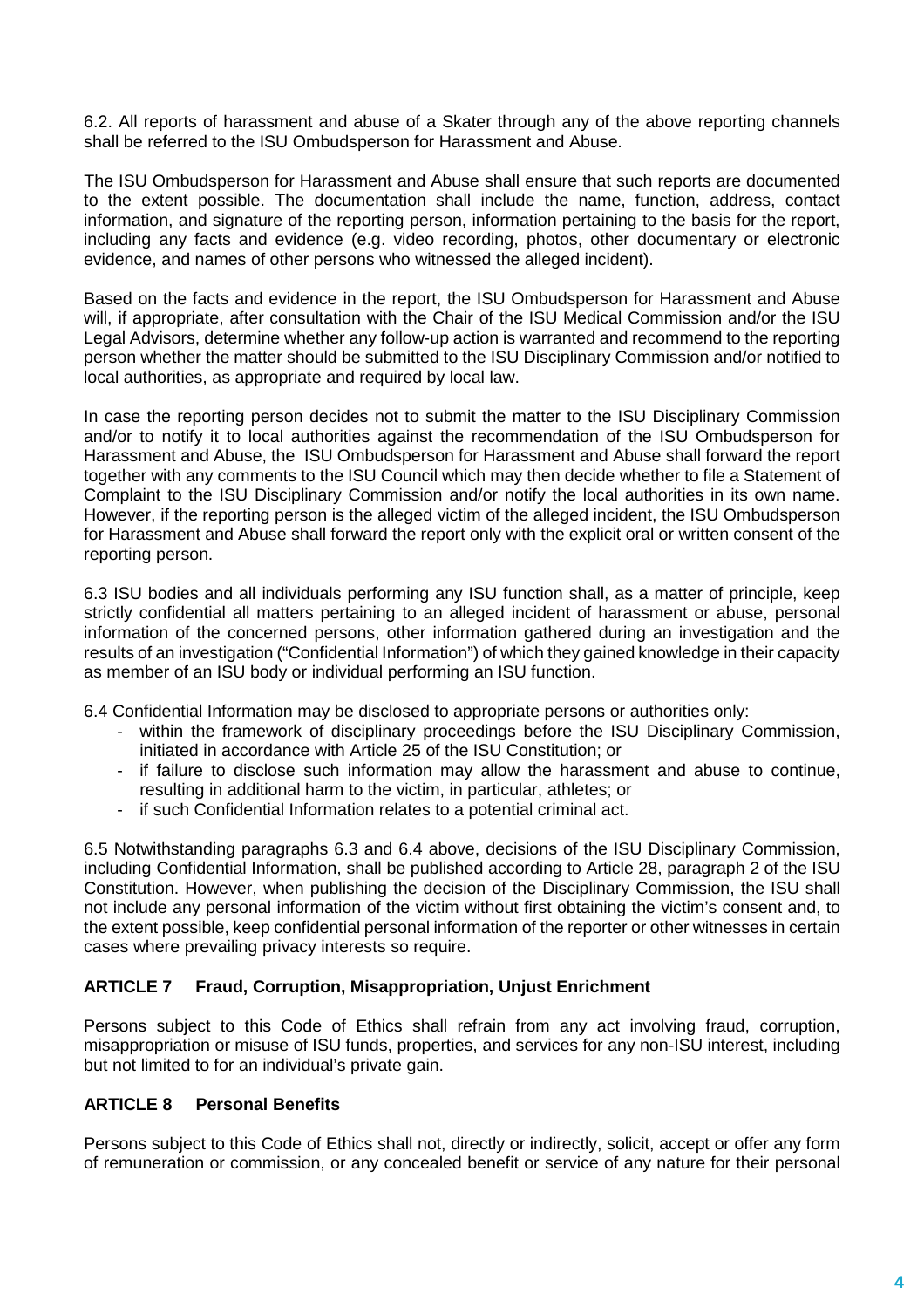benefit connected with any ISU Event or activity, unless allowed by the ISU's or ISU Members' Statutes or Regulations or based on contracts.

## **ARTICLE 9 Gifts and Favors**

9.1 Persons subject to this Code of Ethics shall not, in connection with their involvement in any ISU activities, provide or accept gifts, payments, or other benefits which might reasonably be expected to bring the ISU or the ISU sports into disrepute. This includes but is not limited to providing or accepting gifts and other favors such as e.g. entertainment, which, in accordance with prevailing local customs, are more than tokens of consideration of nominal value and common signs of hospitality.

9.2 Gifts of more than Two Hundred Swiss Francs in value shall not be provided and shall not be accepted, except if circumstances do not permit refusal of such gift. In this case the recipient shall deliver the gift to the ISU Secretariat and inform the donor that the gift is being accepted on behalf of the ISU.

9.3 Other favors and benefits with a value in excess of Two Hundred Swiss Francs shall not be accepted by any Person subject to this Code of Ethics without the advance written approval of both the ISU President and the ISU Director General, if such prior approval is feasible under the given circumstances.

## **ARTICLE 10 Conflicts of Interest**

10.1 Persons subject to this Code of Ethics shall avoid any conflict of interests and refrain from placing themselves in any situation which could reasonably be conceived to create a conflict of interests.

10.2 Persons subject to this Code of Ethics shall:

- a) promptly disclose a personal interest in any situation that could reasonably be considered to involve a conflict of interest;
- b) abstain from making or influencing decisions involving personal or family gain or public acclaim;
- c) refrain from providing undue favors to third parties or their own ISU Member.

10.3 Persons subject to this Code of Ethics, while serving the ISU in an official position, shall not concurrently hold any official position within their ISU Member that at any time could be or reasonably appear to be, in conflict with their independent status, duty and loyalty to the ISU.

## **ARTICLE 11 Influence and Manipulation**

11.1 Persons subject to this Code of Ethics shall refrain from any action or attempt to improperly influence or manipulate the course and/or results of any Skating event under the jurisdiction of the ISU in any manner that is contrary to sporting ethics and sporting conduct or the principle of fair play.

11.2 Persons subject to this Code of Ethics shall maintain absolute independence and strictly adhere to the Olympic Movement Code on the Prevention of Manipulation of Competitions, which in particular prohibits any involvement in any kind of corruption, any misuse of inside information and favoritism for, or prejudice against, any ISU Member Coach, Skater, or his/her family member(s), ISU Office Holder or ISU Member.

11.3 ISU Officials must act in a neutral manner and conduct themselves in a manner free from bias, including but not limited to national bias.

11.4 ISU Officials must strictly observe their obligation under Rule 125, paragraph 3 of the ISU General Regulations to report immediately to the Referee or the ISU Representative any observed or suspected improper or irregular conduct on site concerning any Official at an ISU Event.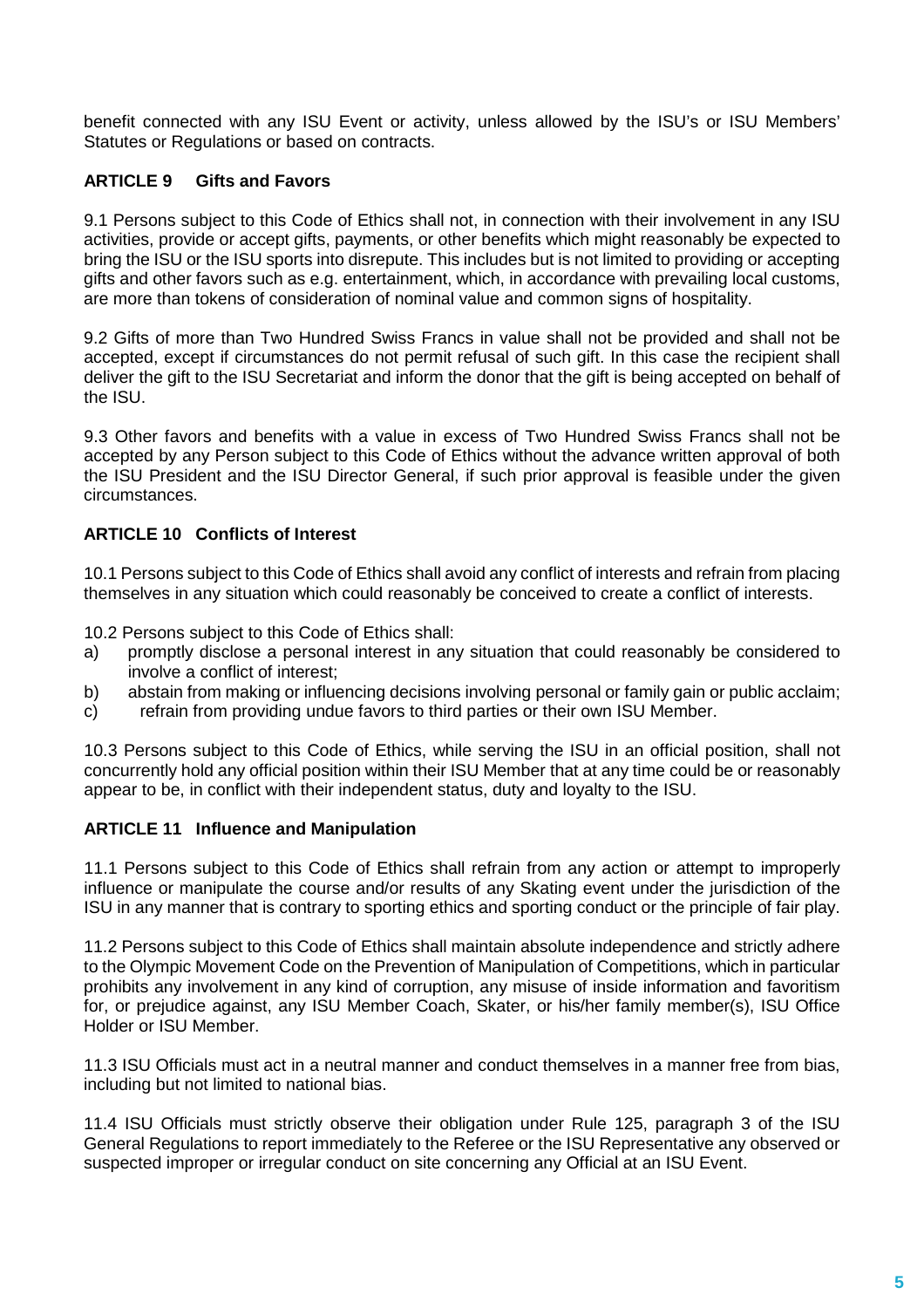## **ARTICLE 12 Betting**

12.1 Persons subject to this Code of Ethics must refrain from participating in Skating events organized by sports betting operators and in all forms of sports betting activities related to any Skating event/activity under the jurisdiction of the ISU, the Olympic Winter Games, the Winter Youth Olympic Games, and at any other event/activity in which the ISU represents its sports. In particular they must not bet on any Skating event, irrespective of their participation in that event or whether it is their Skating discipline.

12.2 Persons subject to this Code of Ethics must not participate in any illegal betting activities irrespective of the sport concerned.

12.3 For the purpose of this Article, "betting" means sports betting activities whereby a wager is placed on the outcome of a sporting event in order to win money. Except where specifically stated, this Code of Ethics does not apply to other gambling (poker and casino services) or games of chance such as lottery services, bingo services, scratch cards, or sales promotion services consisting of promotional games.

## **ARTICLE 13 Reporting**

Persons subject to this Code of Ethics shall disclose to the ISU President or to the IOC on the IOC Integrity and Compliance Hotline [\(www.olympic.org/integrityhotline\)](http://www.olympic.org/integrityhotline) at the first available opportunity, full details of any knowledge or approaches as to any kind of betting, manipulation, corruption and/or misuse of inside information.

## **ARTICLE 14 Doping**

Persons subject to this Code of Ethics must respect and adhere to the provisions of the ISU Anti-Doping Rules and ISU Anti-Doping Procedures.

## **ARTICLE 15 Illegal Drugs**

Persons subject to this Code of Ethics participating in or attending any ISU Event or any activity or event sanctioned by the ISU shall not distribute, use or possess illegal drugs, or directly or indirectly participate or aid in illegal drug use or drug rule violations.

## **ARTICLE 16 Sanctions**

Any violation of this Code of Ethics is subject to disciplinary proceedings and sanctions in accordance with Article 25 of the ISU Constitution.

## **ARTICLE 17 IOC Code of Ethics and Other IOC Ethical Documents**

16.1 The application of the IOC Code of Ethics and the other IOC ethical documents listed below in paragraph 2 to persons subject to this Code of Ethics remains explicitly reserved.

16.2 The respective other ethical documents of the IOC are the following:

- The Directions Concerning the Election of the IOC President;
- The Rules Concerning Conflicts of Interest Affecting the Behavior of Olympic Parties;
- The Rules Governing the Candidature Process for the Olympic Winter Games 2026;
- The Rules of Conduct for the Candidature Process for the Youth Olympic Games;
- The Rules of Conduct for the Proposed International Federations seeking inclusion in the program of the Tokyo 2020 Olympic Games;
- The Basic Universal Principles of Good Governance of the Olympic and Sports Movement;
- The Olympic Movement Code on the Prevention of the Manipulation of Competitions;
- The Statutes of the IOC Ethics Commission;
- The Rules of Procedure Governing Cases of Possible Breach of Ethical Principles.